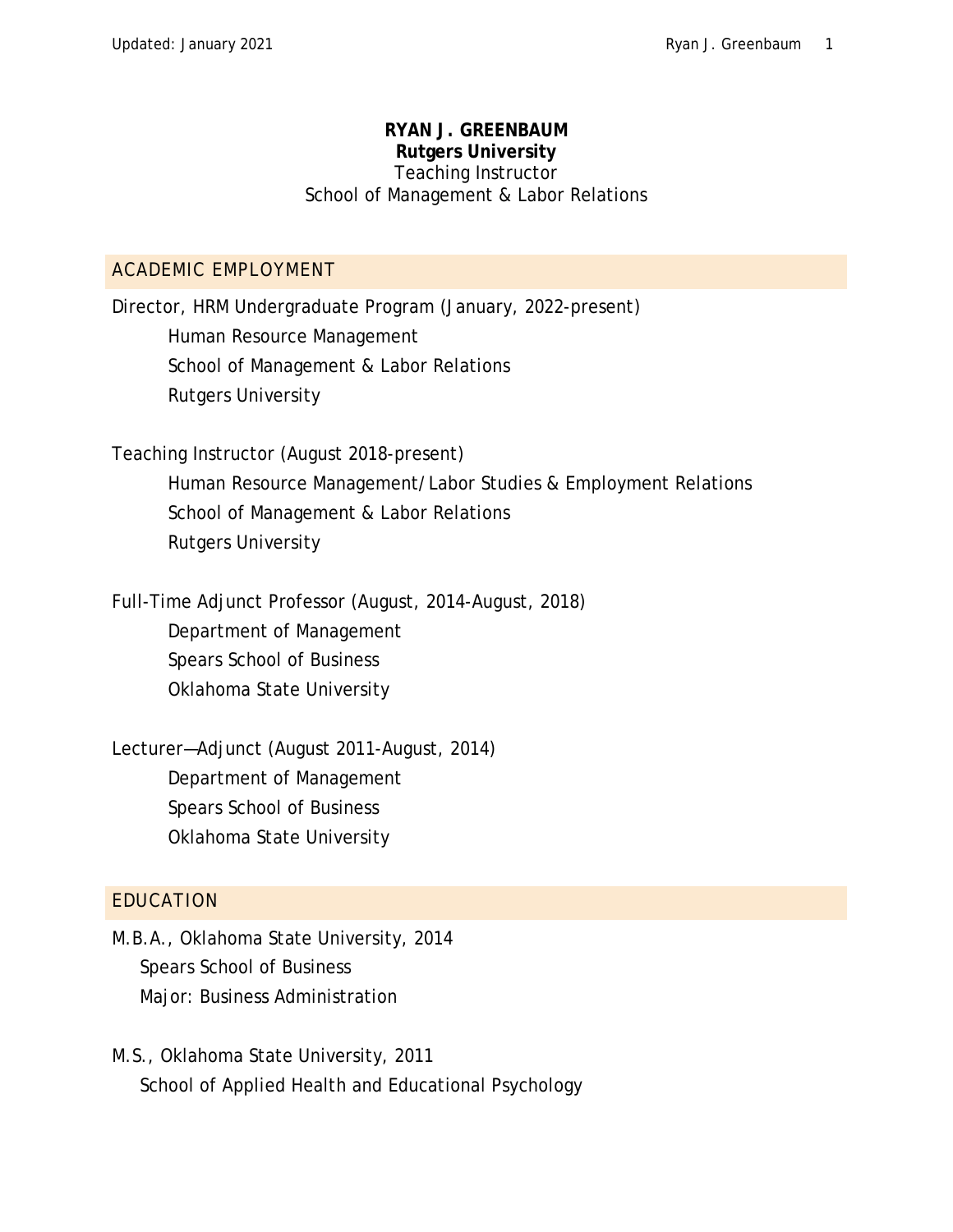Major: Educational Psychology

B.S., University of Florida, 2002 College of Journalism and Communications Major: Journalism

# TEACHING ACTIVITIES

**Teaching Interests**

- Management
- Organizational Behavior
- Sports Management
- Ethical Leadership
- Business Communications

# **TEXTBOOK**

**Greenbaum, R. J.**, & Pappas, J. (2017). *Management: A Modern Perspective*. 1st ed., Toronto, Top Hat.

Description: Authored and edited an interactive textbook to serve as the primary resource for the redesigned core management course at Oklahoma State University. The textbook is designed to take advantage of an interactive platform utilizing current videos, social media, interactive figures/graphics, and integrated preparedness questions for students.

## TRADITIONAL TEACHING EXPERIENCE

Undergraduate Courses:

- Fundamentals of Management
	- o 24 sections; Average instructor rating=3.66/4.00 Average class size = 220 students
- Management Internship Independent Study
	- o 17 sections; Average instructor rating=4.58/5.00
- Intro to Sports Management
	- o 17 sections; Average instructor rating=3.80/4.00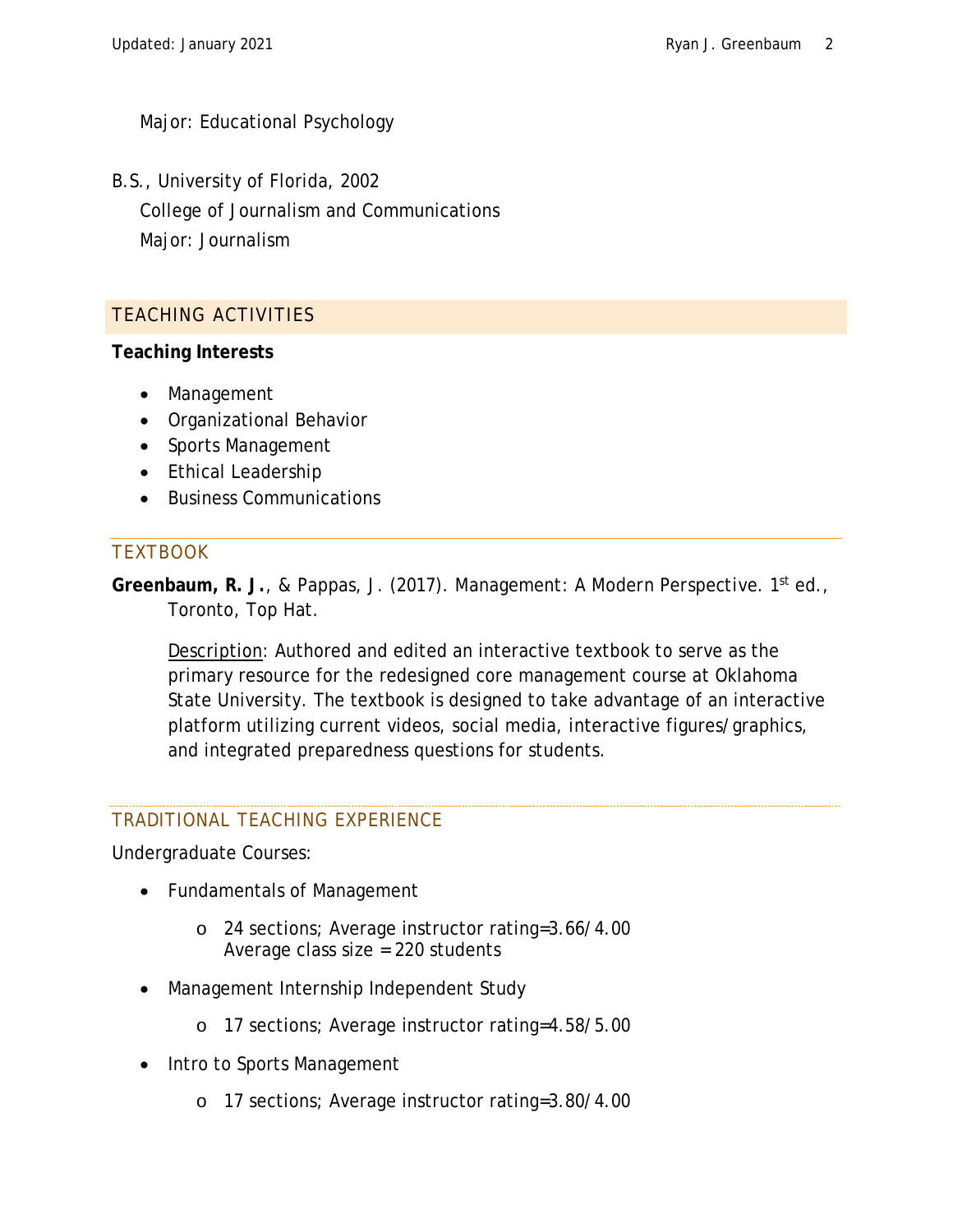- Introduction to Human Resources
	- o 13 sections; Average instructor rating=4.55/5.00
- Special Topics in Human Resources: Ethics
	- o 5 sections; Average instructor rating=4.58/5.00
- Social Issues in Sports
	- o 4 sections; Average instructor rating=4.76/5.00
- Senior Seminar Labor & Employment Relations
	- o 2 sections; Average instructor rating=4.95/5.00
- Written Communication
	- o 2 sections; Average instructor rating=3.78/4.00
- Interpersonal Conflict in the Workplace
	- o 1 section; Average instructor rating=4.80/5.00
- Managing Behavior and Organizations
	- o 1 section; Average instructor rating=3.74/4.00

Master's Courses:

• Introduction Seminar in Labor and Employee Relations o 3 sections

#### ON-LINE TEACHING EXPERIENCE

- Management & Ethical Leadership 14 sections; Average rating=4.63/5.00
- Introduction to Human Resources 4 sections; Average rating=4.45/5.00
- Interpersonal Conflict in the Workplace 1 section; Average rating=4.80/5.00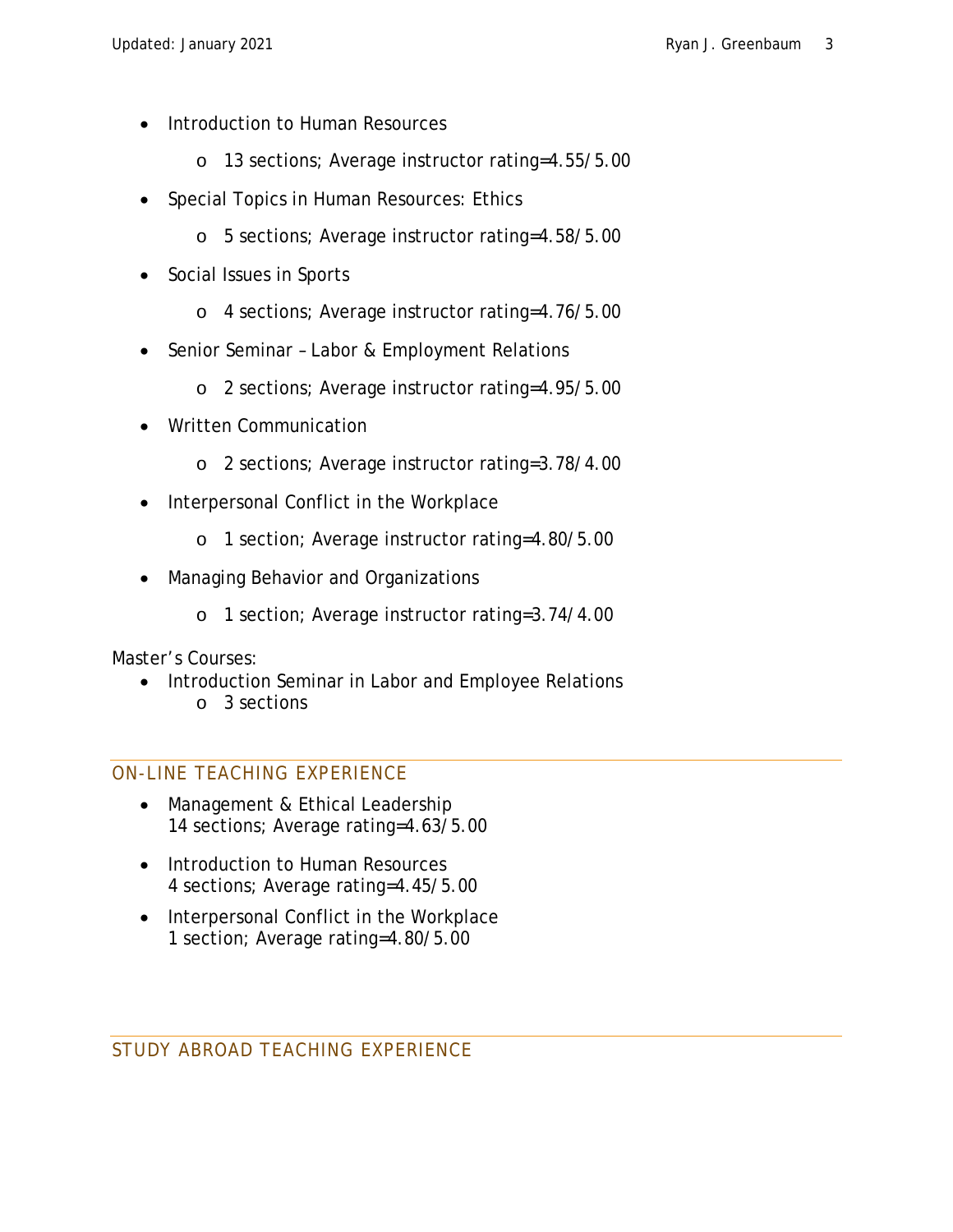- Sports Management in an International Setting Australia (Summer 2014 and 2015)
	- o Pre-travel course work, 26 students each year

# COURSE DEVELOPMENT

- Introduction to Human Resource Management Description: Reconstructed course from an in-person format to online; includes updated video lectures, discussions, and simulation assignments to provide relevancy to the job of an HR director.
- Interpersonal Conflict in the Workplace Description: Created as a new course in Labor Studies & Employment Relations department. The course focuses on the psychological aspects associated with conflict in the workplace.
- Senior Seminar Labor & Employment Relations Description: Reconstructing an existing class in LSER to include updated expectations for students about to enter workforce. Focus is on expectations of the work environments, corporate culture, and assimilation to career-life.
- Social Issues in Sports Management Description: Created *Social Issues in Sports Management* as a new course in the Spears School of Business Management Department. The course focuses on the social aspect of involvement in the sports world and the implications of actions and managerial decision-making from a legal and social stance.
- Management & Ethical Leadership Description: Reconstructed an existing business ethics course to include updated video lectures, current event assignments and discussions, and updated course materials to emphasize real-world models and examples of ethical leadership.
- Internship Independent Study Course Description: Created a course for management students to gain course credit while completing an internship. The course focuses on goal-setting, communication, and reflection on managerial styles and decision-making so students can gain better understanding of their own managerial style and outlook.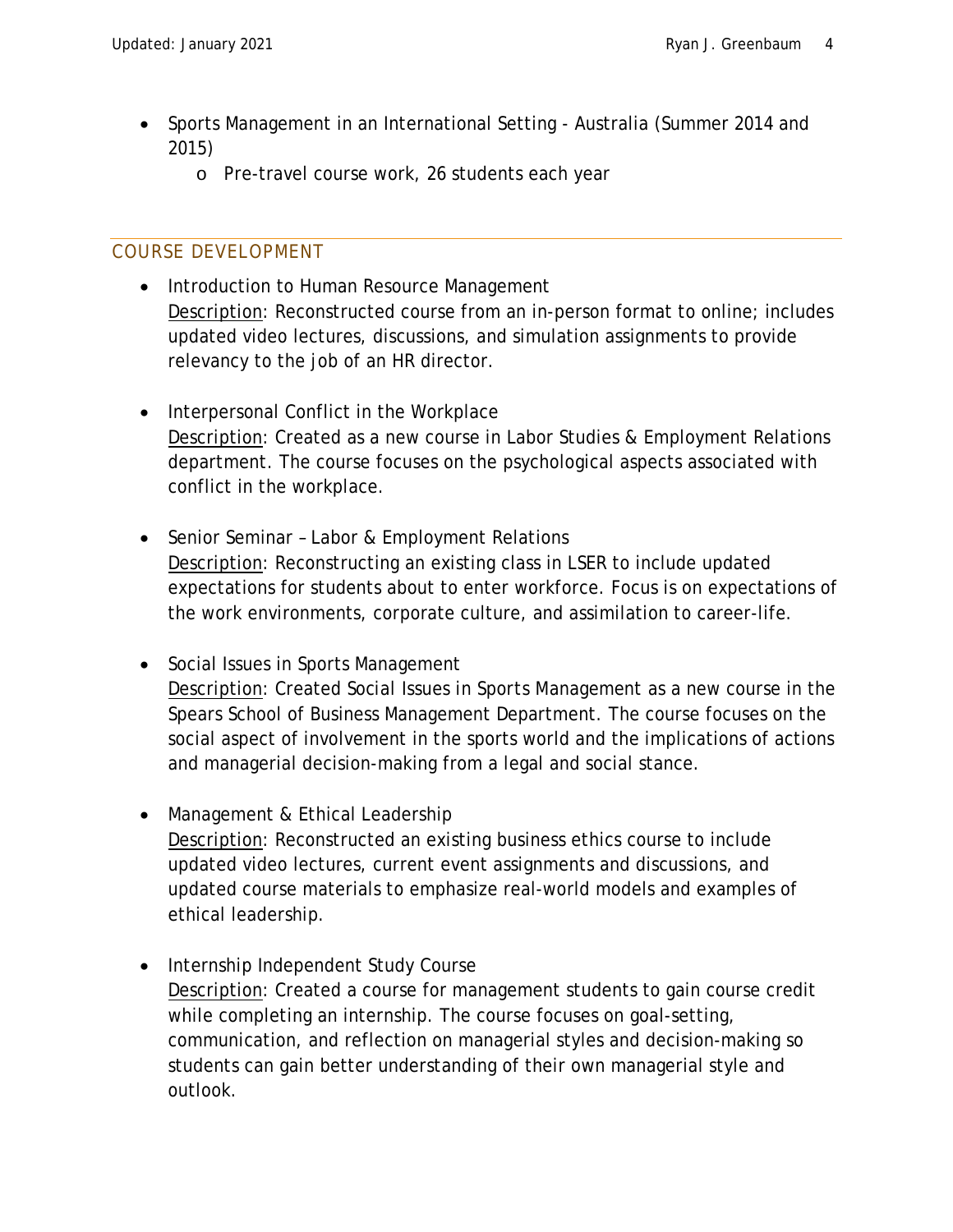# TEACHING TRAINING AND DEVELOPMENT

- McGraw-Hill Management Symposium, Chicago, Illinois, October, 2013
- Book Review McGraw-Hill Fundamentals of Management, Kinicki,  $7<sup>th</sup>$  edition, Spring 2015
- Course Review McGraw-Hill Fundamentals of Management, Fall 2015
- Team Based Learning Workshop Oklahoma State Univ., February 2017
- Engage Conference for Higher Education Top Hat Classroom Technologies, October 2018
- Academy of Management Teaching & Learning Conference, August 2019
- Faculty Learning Community The Science of Successful Learning, January-April 2020

# TEACHING AWARDS AND HONORS

- Selected to Faculty Learning Community *The Science of Successful Learning*, Spring 2020
- Business Student Council Faculty of the Month, October 2015
- Invited faculty member for the Delta Tau Delta Faculty Dinner, October 2014

## RESEARCH ACTIVITIES

#### **Research Interests**

- Behavioral Ethics
- Sports Management

## WORKING ACADEMIC MANUSCRIPTS

- Greenbaum, R. L., Quade, M. J., **Greenbaum, R. J.**, & Reid, R. (writing stage). Selfimage goals and career success as antecedents of employee bottom-line mentality. Target: *Academy of Management Journal*.
- Hill, A., Greenbaum, R. L., **Greenbaum, R. J.** (data collection stage). If only I were as good as my mentor: The effect of mentors' success on protégés' unethical conduct in the sports. Target: *Academy of Management Journal*.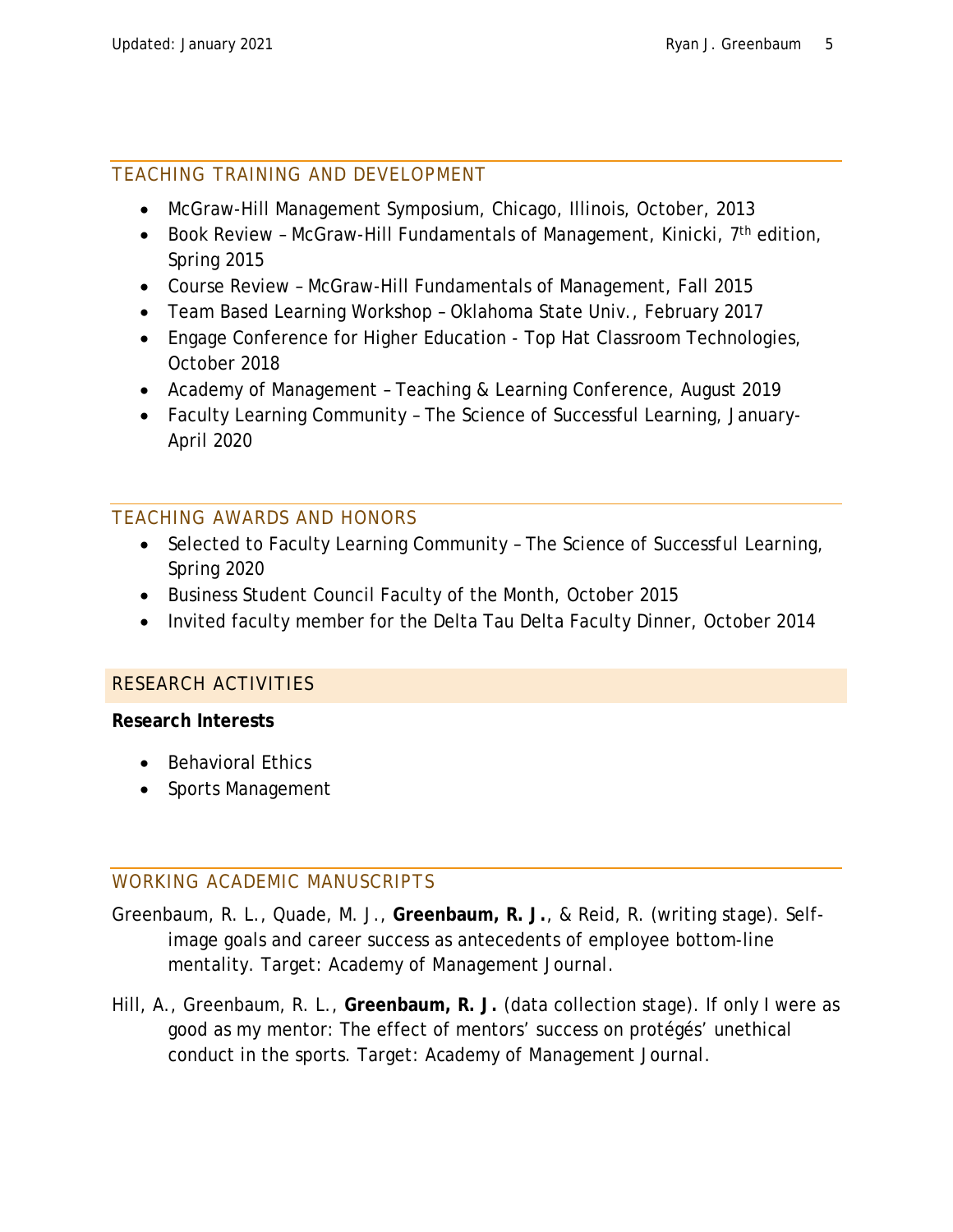#### WORKING BUSINESS MANUSCRIPTS

Hill, A., Finch, B., & **Greenbaum, R. J.** (proposal idea submitted). What can business learn from sports? *Harvard Business Review* on-line.

#### CONFERENCE PRESENTATIONS

- Greenbaum, R. L., Quade, M. J., **Greenbaum, R. J.**, & Reid, R. (August, 2015). Selfimage goals and career success onto OCB: The mediating role of bottom-line mentality. In Quade, M., & Greenbaum, R. L. (Chairs), *When only outcomes matter: New perspectives on bottom-line mentality research*. Symposium presented at the annual conference of the Academy of Management, Vancouver, British Columbia.
- Hill, A., **Greenbaum, R. J.**, & Davis, R. E. (October, 2017) Management Teaching: Pedagogical Idea Sharing and Q&A Session. Presenter at the annual conference of the Southern Management Association, St. Pete, FL.
- Davis, R.E., Greenbaum, R. J. (November, 2018) Management Teaching: Pedagogical Idea Sharing and Q&A Session. Presenter at the annual conference of the Southern Management Association, Lexington, KY.

## AD HOC REVIEWING

• *Academy of Management Teaching and Learning*, 2014-2018

## PROFESSIONAL SERVICE

#### SERVICE AT RUTGERS UNIVERSITY

- Service at the University Level
	- o Member of Active Learning Community (September 2019-present)
- Service at the College Level
	- o NTT Promotion Committee (September 2019-present)
	- o Diversity, Equity, & Inclusion Committee (May 2019-present)
	- o Direction of Independent Study Course (October-December 2020)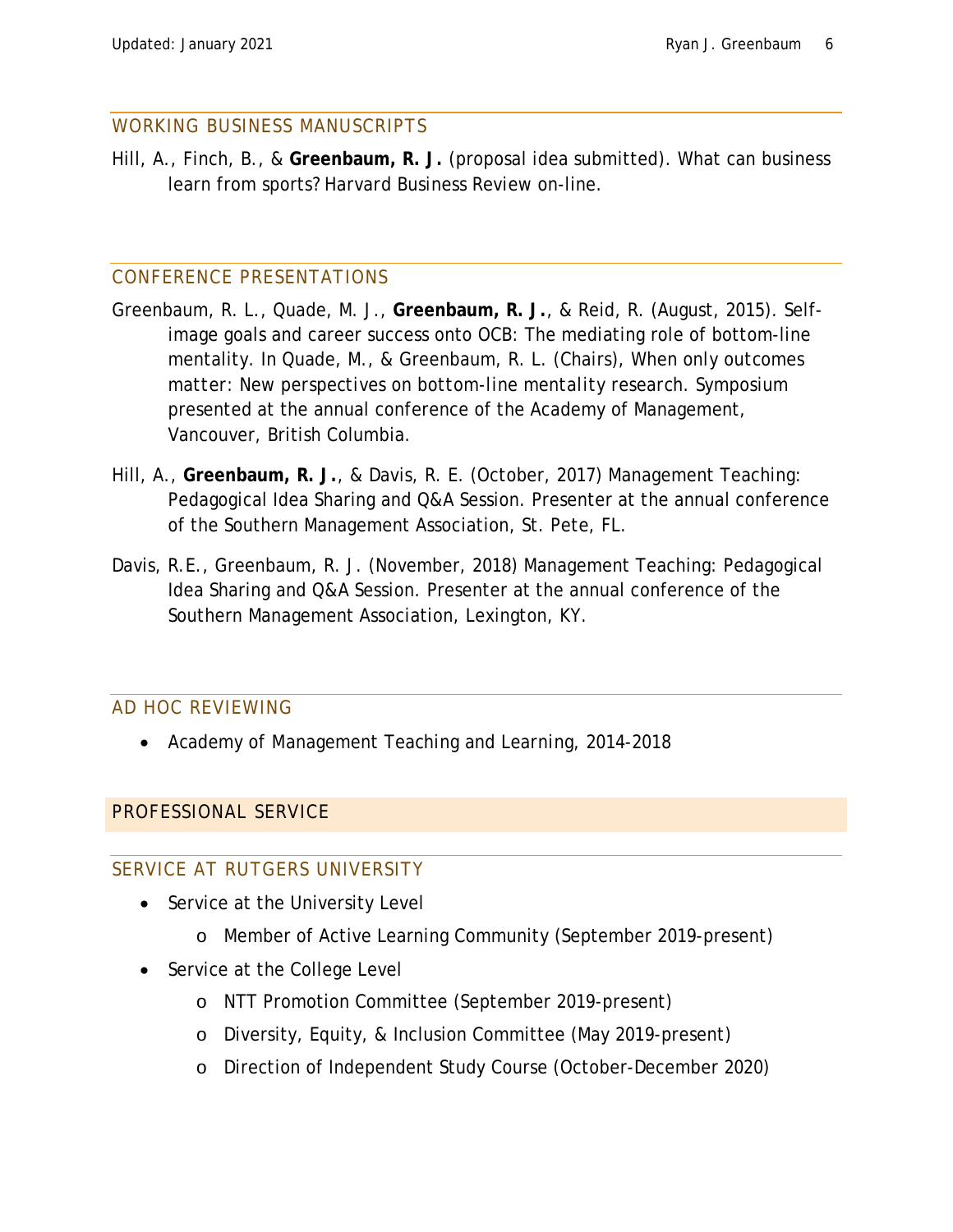#### SERVICE AT OKLAHOMA STATE UNIVERSITY

- Service at the College Level
	- o Faculty Advisor for OSU Baseball Club (January 2016-2018)
	- o Faculty Advisor for OSU Golf Club (January 2016-2018)
	- o Secondary Faculty Advisor for Sports Management Club (2013-2018)
- Service at the Department Level
	- o Eastin Center for Career Readiness
		- Faculty developer/coordinator (January 2014-January 2015)
		- Faculty contributor (January 2015-present)
		- Coordinator/Participant for Mocktails Event (2014)
	- o Participant of "Meet the Faculty" for Delta Tau Delta (October 2014)
	- o Invited faculty member for "Coin Wars" fundraiser for Delta Sigma Pi Business Fraternity, March 2016 and 2017
	- o Invited faculty member for Alpha Chi Omega Sorority Apple Polishing Dinner, October 2016
	- o Invited Speaker at Zeta Tau Alpha Sorority Involvement and Leadership, November 2016

## PROFESSIONAL AFFILIATIONS

Academy of Management (2013-present)

Southern Management Association (2017-present)

Alliance of Sports Business (2016-2019)

## INDUSTRY EXPERIENCE

- 2007-2009 *Repair Coordinator*, Management Position, Progressive Insurance **Company**
- 2004-2007 *Team Leader*, Progressive Insurance Company